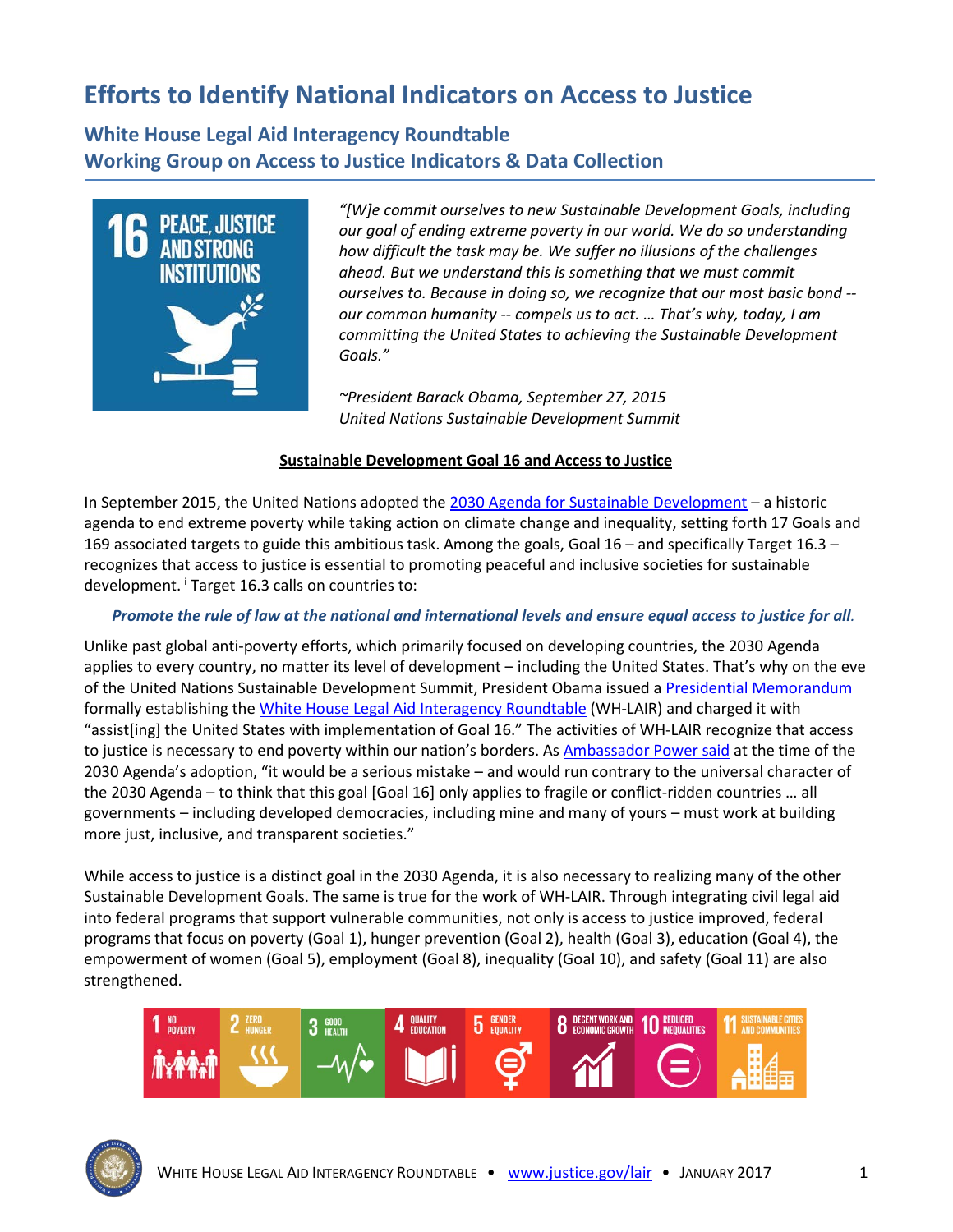### **Launch of WH-LAIR Working Group on Access to Justice Indicators and Data Collection**

The 2030 Agenda calls for the creation of international, regional, and national indicators for all of its goals to help track their progress.<sup>"</sup> Thus, as the entity tasked with assisting the United States with implementing Goal 16, WH-LAIR identified indicator development on access to justice as a key priority. Moreover, the Presidential Memorandum also tasks WH-LAIR with "advanc[ing] relevant evidence-based research, data collection, and analysis of civil legal aid and indigent defense."

These directives and ongoing WH-LAIR activity to advance civil legal aid research and data collection led to the launch of the **WH-LAIR Working Group on Access to Justice Indicators and Data Collection** to identify national indicators for Target 16.3.<sup>ii</sup> The Working Group is co-led by the U.S. Department of Justice's Office for Access to Justice (ATJ) and Bureau of Justice Statistics (BJS) and [its launch was announced at a United Nations high level](https://www.justice.gov/opa/blog/white-house-legal-aid-interagency-roundtable-and-goal-16-one-year)  [side-event in September 2016.](https://www.justice.gov/opa/blog/white-house-legal-aid-interagency-roundtable-and-goal-16-one-year) That same month, the activity of the Working Group was included in the United States[' update](https://www.whitehouse.gov/sites/default/files/docs/new_nap_commitments_final.pdf) to its Third National Action Plan for the Open Government Partnership as one of the United States' commitments to open government.<sup>[iv](#page-3-3)</sup>

### **Assessing Existing Data and Identifying National Indicators on Access to Justice**

Through the Working Group, WH-LAIR is identifying examples of existing federal efforts to collect or track access to justice data. These data may be useful in generating indicators of civil legal aid or indigent defense in support of Target 16.3. The Working Group also received valuable input on how it should accomplish this task from a [September 2016 Civil Society Consultation](https://www.justice.gov/opa/blog/white-house-legal-aid-interagency-roundtable-and-goal-16-one-year) attended by access to justice experts from across the country.

In assessing existing information and data systems, the Working Group has focused on three key questions:

- (1) How are individuals' needs for legal services (demand) currently measured?
- (2) What information is available on the range of legal services (supply) being provided to meet individuals' needs?
- (3) What information is available on the end results (outcomes) of the justice process?

Federal agencies participating in the Working Group shared information on what they collect at an initial Working Group meeting. BJS and ATJ staff followed up over a 3-month period by conducting more in-depth, one-on-one discussions with key service providers, to better understand the scope and coverage of existing data. Once this information has been assembled and reviewed, the Working Group plans to issue a factsheet that assesses the current capacity of federal agencies to support access to civil justice national indicators.

In addition to assessing existing data, the Working Group's effort is bolstered by BJS's newly announced civil justice survey initiative, which holds promise for developing national indicators on access to civil justice. To further build a statistical infrastructure in the United States that addresses key civil access to justice questions that are not currently answered, BJS will undertake a multi-year effort to develop, test, and implement a personbased survey of legal needs, services, and outcomes. The survey will augment the limited administrative data currently collected by the federal agencies. Work will begin in March/April 2017, with a goal of fielding a supplement to the ongoing National Crime Victimization Survey (NCVS) at the earliest feasible time (January to June 2019 or later) The civil justice supplement will be administered over 6 months in more than 70,000 households to a randomly selected adult in each household. Prior to data collection, BJS will develop the instrumentation, draw on the expertise of ATJ and Working Group stakeholders, develop data collection protocols, conduct cognitive tests of proposed measures, and complete a full pilot test.

On the criminal side, BJS maintains approximately 50 data collections related to crime and the criminal justice system's response. At each stage and decision point in the system, victims and offenders encounter a need for

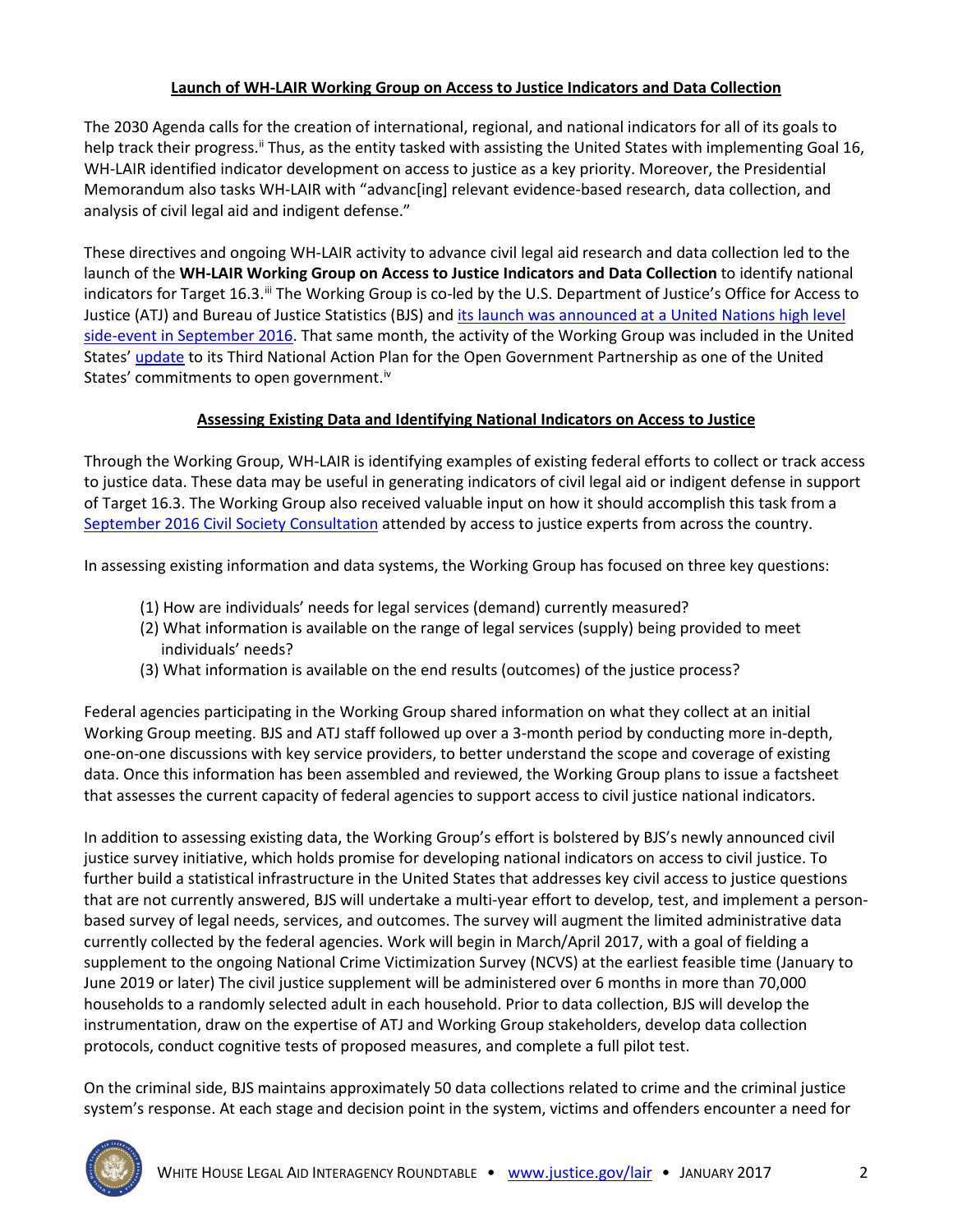legal aid. Access to legal counsel by criminal defendants in state and federal courts is tracked through recurring BJS sur[v](#page-3-4)eys.<sup>v</sup> As part of its ongoing efforts, BJS is assessing its capacity to collect and report such data consistently over time to determine if national indicators on access to criminal justice can be developed.

## **Global Efforts to Support Identification of National Indicators on Access to Justice**

The United States' efforts to identify national indicators fit into parallel efforts happening across the globe. As countries respond to the United Nations' call to develop national indicators reflecting their own justice systems and data collection abilities, a recognition that countries can benefit from exchanging information on their efforts has taken root in a number of multilateral settings:

- At the 2016 UN Commission on Crime Prevention and Criminal Justice (CCPCJ), Resolution 25/2: [Promoting Legal Aid, Including through a Network of Legal Aid Providers](http://www.unodc.org/documents/commissions/CCPCJ/CCPCJ_Sessions/CCPCJ_25/2016_Resolutions_Decisions/03.CCPCJ_2016/Resolution_25_2.pdf) was adopted by consensus and, among other things, "*Encourages* Member States … to share expertise on the development of nationallevel indicators for target 16.3 of the Sustainable Development Goals." The United States authored this resolution and was one of the 17 co-sponsors.
- The CCPCJ resolution encouraged member states to participate in the Second International Conference on Access to Legal Aid in Criminal Justice Systems in Buenos Aires, Argentina in November 2016. At the conclusion of the conference, participants adopted [The Buenos Aires Declaration on the Implementation](http://www.balegalaid.com/wp-content/uploads/2016/12/Buenos-Aires-Declaration-Final-_English-version.pdf)  [of the United Nations Principles and Guidelines on Access to Legal Aid in Criminal](http://www.balegalaid.com/wp-content/uploads/2016/12/Buenos-Aires-Declaration-Final-_English-version.pdf) Justice Systems, [November 15-17, 2016,](http://www.balegalaid.com/wp-content/uploads/2016/12/Buenos-Aires-Declaration-Final-_English-version.pdf) which recalls Goal 16 and Target 16.3 and calls upon states, the international community, and conference participants to support efforts to implement Goal 16 and identify national indicators for Target 16.3. A joint Justice Department – State Department delegation represented the United States at this conference.
- The Praia Group on Governance Statistics, established in 2015 by the UN Statistical Commission to encourage countries to produce governance statistics based on sound and documented methodologies, has formed a Goal 16 Working Group to support the development of indicators, including those at the regional and national levels. BJS is a member of the Praia Group.
- During the 2016 Open Government Partnership Summit in Paris, France, governments and civil society organizations had the opportunity to join collective actions to support open government. The United States proposed a collective [action item on justice and measurement,](https://paris-declaration.ogpsummit.org/topic/58205ea22fd812b46ab9fa96) which was included in the Summit's outcome document, called the Paris Declaration.<sup>[vi](#page-3-5)</sup> The collective action calls for governments and civil society organizations to work together to accelerate implementation of Goal 16 through sharing best practices on data collection and measurement on access to justice.
- In October and December 2015, the Organisation for Economic Co-Operation and Development's (OECD) Secretariat under the auspices of its Public Governance Committee organized two expert roundtables on Equal Access to Justice. This led to a November 2016, expert roundtable on justice and measurement organized by the OECD Secretariat and the Open Society Foundations. The United States participated in all three roundtables.

For more information, see Principal Deputy Associate Attorney General Bill Baer's blogpost *[The White House](https://www.justice.gov/opa/blog/white-house-legal-aid-interagency-roundtable-and-goal-16-one-year)  [Legal Aid Interagency Roundtable and Goal 16 - One Year On](https://www.justice.gov/opa/blog/white-house-legal-aid-interagency-roundtable-and-goal-16-one-year)* and WH-LAIR's First Annual Report to the President, *[Expanding Access to Justice, Strengthening Federal Programs](https://www.justice.gov/atj/page/file/913981/download)*.

\*\*\*